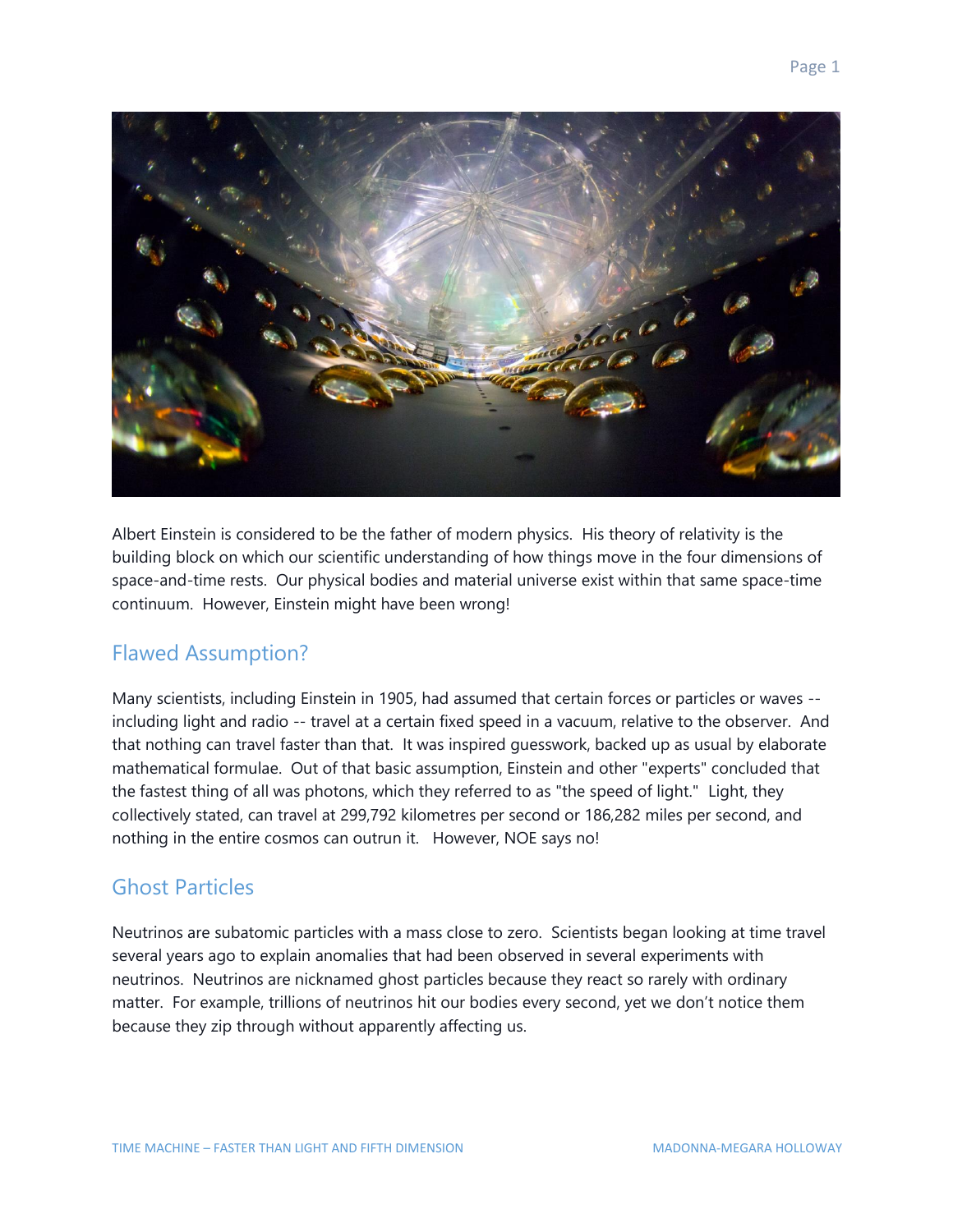# First Time Machine?

In a new paper accepted by the journal Astroparticle Physics, Robert Ehrlich, a recently retired physicist from George Mason University, claims that the neutrino is very likely a tachyon or fasterthan-light particle.

Chodos, Hauser, and Kostelecky suggested in 1985 that neutrinos might be hiding in plain sight – specifically that neutrinos are tachyons. This idea led them to propose that protons should beta decay when they travel at sufficiently high speed towards us. Normally, this process is forbidden because it could not conserve energy, but that changes if neutrinos are tachyons, energy can be negative in certain reference frames – in effect negative energy tachyons travel backwards in time. Of course, before you try designing a "tachyon telephone" to send messages back in time to your earlier self it might be prudent to see if Ehrlich's claim is corroborated by others.

## What are the Implications?

All great revolutionary discoveries in science started out with an unexpected discrepancy that wouldn't go away. So if neutrinos are capable of superluminal -- faster than light -- motion, then what are the implications of this for science and society in the 21st century?

- 1. Einstein's special theory of relativity would then be null and void. It would need to be replaced by a new theory: one that encompasses faster than light travel. Einstein's relativity states that whether an object is at rest or in motion is highly subjective to the perspective of the person viewing that object and also that the speed of light is a constant, physical barrier and that to surpass it would take an infinite amount of energy. CERN's neutrino experiments are challenging some of those basic assumptions.
- 2. This would open the door for time travel -- up until now, the domain of fantasy and science fiction! Although neutrinos couldn't generate the kind of energy for human time travel - plus causality cannot be undone due to the arrow of time - scientists predict that they could carry some sort of message that might be encoded into them and then they would be able to take that message with them and it could arrive in the past, technically before it was written, bringing us to the next possibility:
- 3. The general principle of temporal cause and effect would be disrupted, replacing the concept of time-imposed consequential duality with the notion of underlying non-duality or unity consciousness. The corollaries of this scientific sea-change are phenomenal and it may well be that our perceived reality influences the underlying unified reality reflexively. These herald a new era beyond Newton and Einstein. What we think and imagine has a fundamental consequence upon events and may be as germane to them as our actions. Perhaps our intentions, aspirations and observations, are not simply a prelude, but actually influence the present scene and final outcome. What Heisenberg's uncertainty principle was alluding to may only be the tip of the iceberg as far as a deeper understanding of our relationships is concerned, which is yet to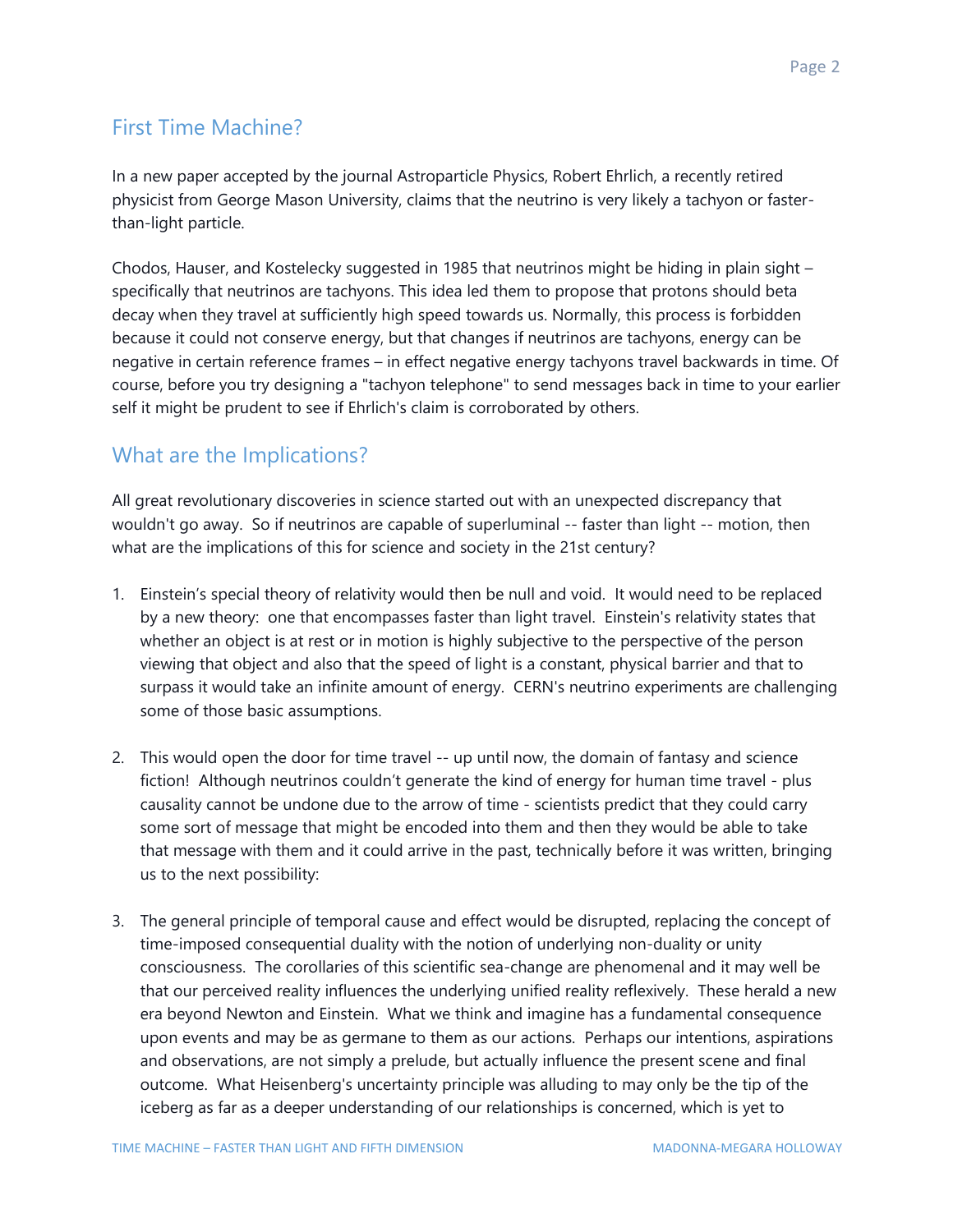come. "Omnia vivunt, omnia inter se conexa" or "Everything is alive, everything is interconnected," as Cicero proclaimed in Rome, half a century prior to the birth of Christ.

- 4. The standard model of particle physics would need to be adjusted to incorporate superluminal particles in the near future.
- 5. One explanation for how neutrinos are able to travel faster than the speed of light is that they are not actually travelling in a straight line, but hopping into one of the separate dimensions predicted in the NOE Hypothesis, which acts as a kind of shortcut. It is postulated that neutrinos may travel through a fifth dimension beyond the four of space-and-time!

#### Conclusion

A lot of confirmations need to be made before the suggestion made by Robert Ehrlich that fasterthan-light neutrinos are likely tachyons is accepted as true. As Carl Sagan once said, "Extraordinary claims require extraordinary evidence."

Regardless, Neutrino or Tachyon, as Prof Heinrich Päs at Dortmund proposes, "Even if true, this result neither proves Einstein wrong nor implies that causality has to be violated and time travel is possible. Things can move faster than the speed of light without violating Einstein if either the speed of light is not the limiting velocity as one can observe it ... or space-time could be warped in a way so that neutrinos can take a shortcut without really being faster than the speed of light. As our three space plus one time dimensions look pretty flat, this would require an extra dimension, the fifth dimension."

If the fifth dimension truly exists, as postulated by NOE and as suggested by recent sub-atomic particle experiments, amongst multiple dimensions, the implications of this discovery go beyond time travel and are truly colossal. The scientific discovery may yet herald the dawn of a new age in the 21st century where a number of pre-conceived notions are likely to be superseded by new rules of engagement and acknowledgement of hitherto hidden sensitivities. This new scientific understanding may well pave the way for a quantum step change in our civilisation's approach and behaviour.

On the human scale, as science implies that we are all resonating within an interconnected vibrational energy web, does not the very concept of what is "personal" -- as in thoughts -- come into question? If we exist within one highly subtle, inter-permeable, and inter-responsive matrix, what should be the new rules of our engagement? Should thoughts and words be elevated to a similar status to actions? Should harbouring negativity be considered civilised? Will these new scientific discoveries herald an age of greater personal responsibility, as we endeavour to attune more sensitively our "selves" to the greater social, economic and political fabric into which we are enfolded together?